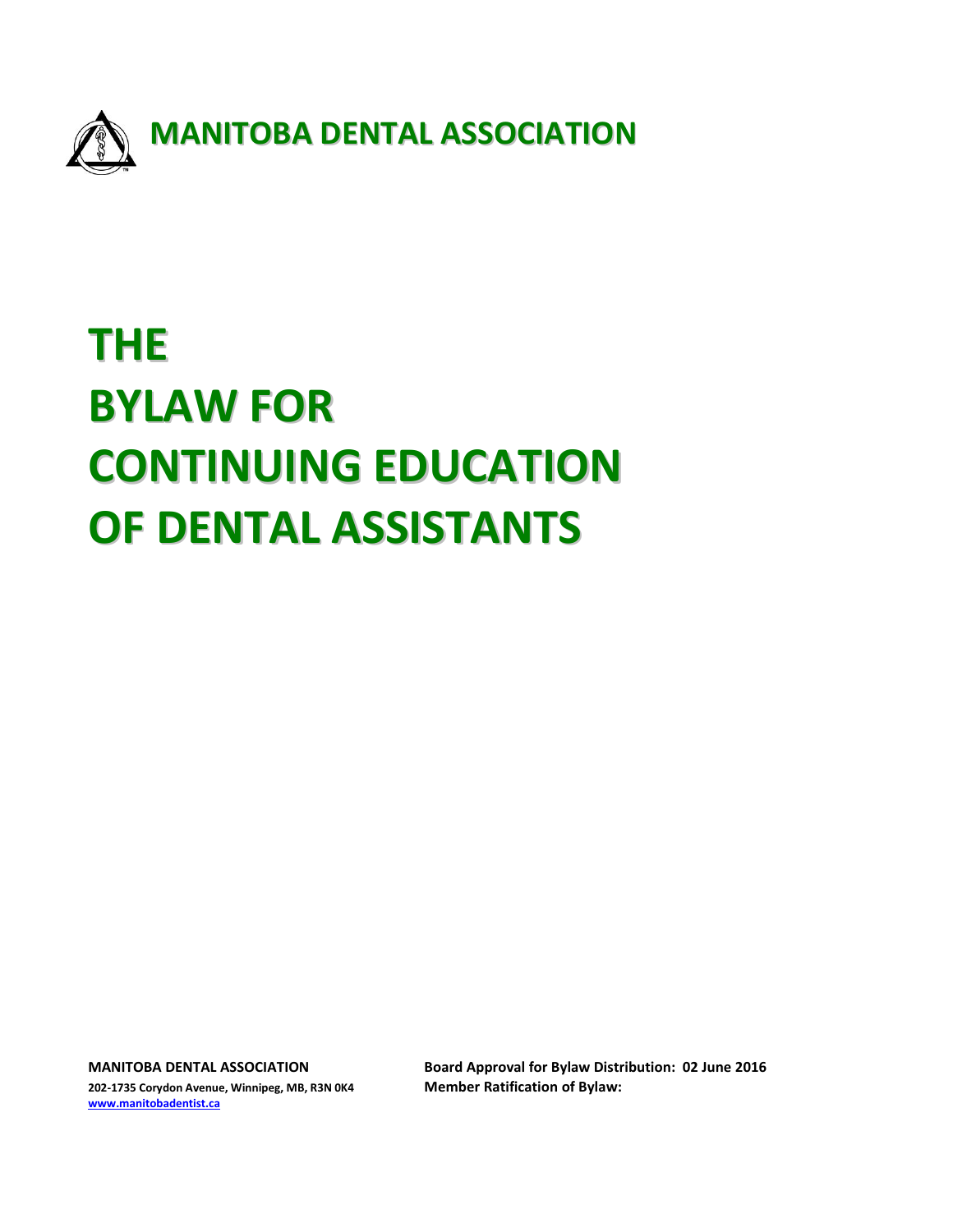#### **BYLAW FOR CONTINUING EDUCATION OF DENTAL ASSISTANTS**

#### **PREAMBLE**

**The Manitoba Dental Association (MDA) is empowered through** *The Dental Association Act* **(***The Act***) to regulate, discipline and certify dental assistants in the Province of Manitoba.**

**The Manitoba Dental Association has established continuing competency requirements for dental assistants. One major aspect of this is Continuing Education (CE). CE is simply defined as educational activities and programmes that maintain, develop, or increase the knowledge, clinical skills, and professional conduct that a dental assistant uses to provide services for patients, public or the profession.**

**The MDA Continuing Competency Committee (the Committee) is responsible for approving continuing education activities and programmes in Manitoba. The committee is comprised of dentists, registered dental assistants, representatives of the public and various stakeholder organizations.**

**The Committee relies on the American Dental Association Continuing Education Recognition Programme (CERP) definitions as a basis for approving CE programmes in Manitoba. For the purposes of this Bylaw, continuing education, provider and sponsor are defined as follows:** 

*Continuing Education: Educational activities designed to review existing concepts and techniques, to convey information beyond basic dental education and to update knowledge on advances in dental and medical sciences. The objective is to improve the knowledge, skills and ability of the individual to deliver the highest quality of service to the public and profession. The basic sciences and behavioral and social sciences should be considered inseparable from technical knowledge in their influence on the professional person, and for this reason, educational experiences in these areas are an equally valid part of continuing dental education.*

*Continuing education programmes are usually of short duration and are not structured or sequenced to provide academic credit toward a certificate or degree. Such courses are not applicable to advanced standing in specialty education programmes. CE courses are conducted in a wide variety of forms using many methods and techniques and are sponsored by a diverse group of institutions, schools and organizations. Continuing education should favorably enrich past educational experience. These programmes should make it possible for dentists and allied team members to attune dental practice to modern knowledge as it continuously becomes available. All continuing education should strengthen the habits of critical inquiry and balanced judgment that denote the truly professional and scientific person.*

*Provider: An agency (institution or organization) that is responsible for organizing, administering, publicizing, presenting, and keeping records for the continuing dental education programme. The CE provider assumes both the professional and fiscal liability for the conduct and quality of the programme. If the CE provider contracts or agrees with another organization or institution to provide facilities, faculty or other support for the continuing education activity, the recognized provider must ensure that the facilities, faculty or support provided meet the standards and criteria for recognition. The CE provider remains responsible for the overall educational quality of the continuing education activity.* 

*Sponsor: Another term used to designate the agency (institution or organization) that is responsible for organizing, administering, publicizing, presenting, and keeping records for the continuing dental education programme.*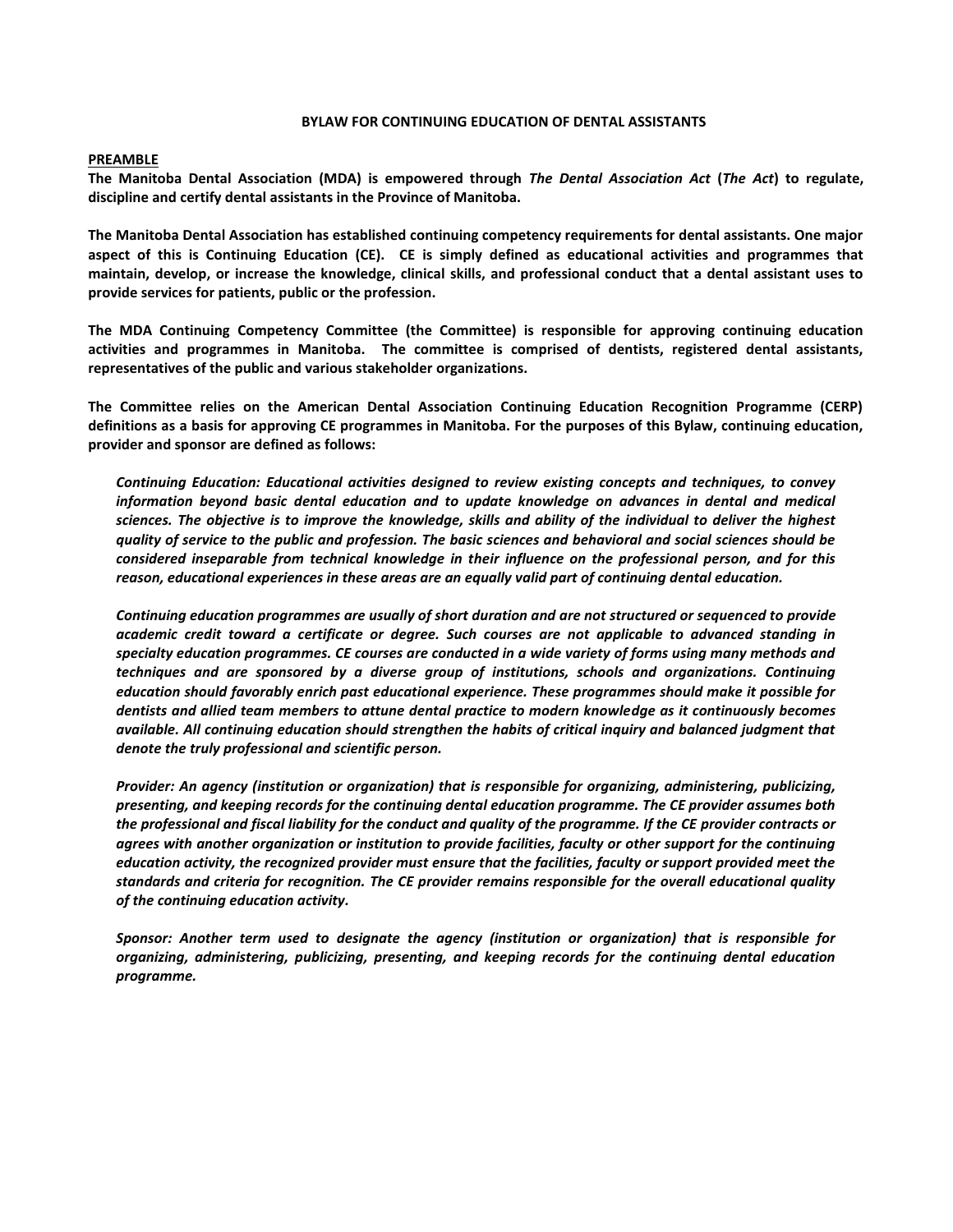#### **SECTION I - CONTINUING EDUCATION REQUIREMENT**

- **1. The continuing education cycle shall be a three years commencing May 1 of the calendar year following the year of registration.**
- **2. A credit hour is recognized for an hour of instruction, lecture or participation in an approved sponsor activity or programme.**
- **3. Credit hours for participation in a non-approved sponsor activity or programme shall be determined by the Committee.**
- **4. The Registrar reserves the right to vary, limit or deny a member credit hours for activities or programmes, if in the opinion of the Registrar:**
	- **a. the credit hours designated are unwarranted relative to the nature of the programme; or**
	- **b. the programme or activity does not meet the objectives of this Bylaw.**
- **5. Credit hour recognition shall be subject to any limitations or conditions contained in this Bylaw.**
- **6. First-time registrants shall have credit hours obtained between the date of the registration and the beginning of their first three-year cycle applied to the first three-year cycle.**
- **7. Members shall obtain a minimum of 36 credit hours during a three-year cycle.**
- **8. Members shall obtain a minimum of two credit hours in an approved sponsor infection prevention and control activity or programme during a three-year cycle.**
- **9. Credit hours in excess of the 36 credit hours required in a three-year cycle cannot be carried forward to the next three-year cycle.**

#### **SECTION II - REPORTING FOR RECOGNITION OF CREDIT HOURS**

- **1. Members shall submit sufficient evidence to demonstrate participation in an approved sponsor activity or programme or a recognized non-approved sponsor activity or programme.**
- **2. Sponsors submissions of participation records in a form approved by the Committee shall be deemed sufficient evidence to demonstrate member participation.**
- **3. Submission for credit hours must be received by the MDA within 60 days of participation in the activity or programme.**
- **4. Failure to submit evidence within 60 days may result in a rejection of the submission for inclusion on the continuing education transcript.**
- **5. A continuing education transcript for each member shall be maintained based on information submitted to the MDA.**
- **6. The Registrar may vary, limit or deny a member credit hours for activities or programmes provided by an approved sponsors, if in the opinion of the Registrar:**
	- **a. the credit hours designated are unwarranted relative to the nature of the programme; or**
	- **b. the programme or activity does not meet the objectives of this Bylaw.**
- **7. Credit hour recognition shall be subject to any limitations or conditions contained in this Bylaw.**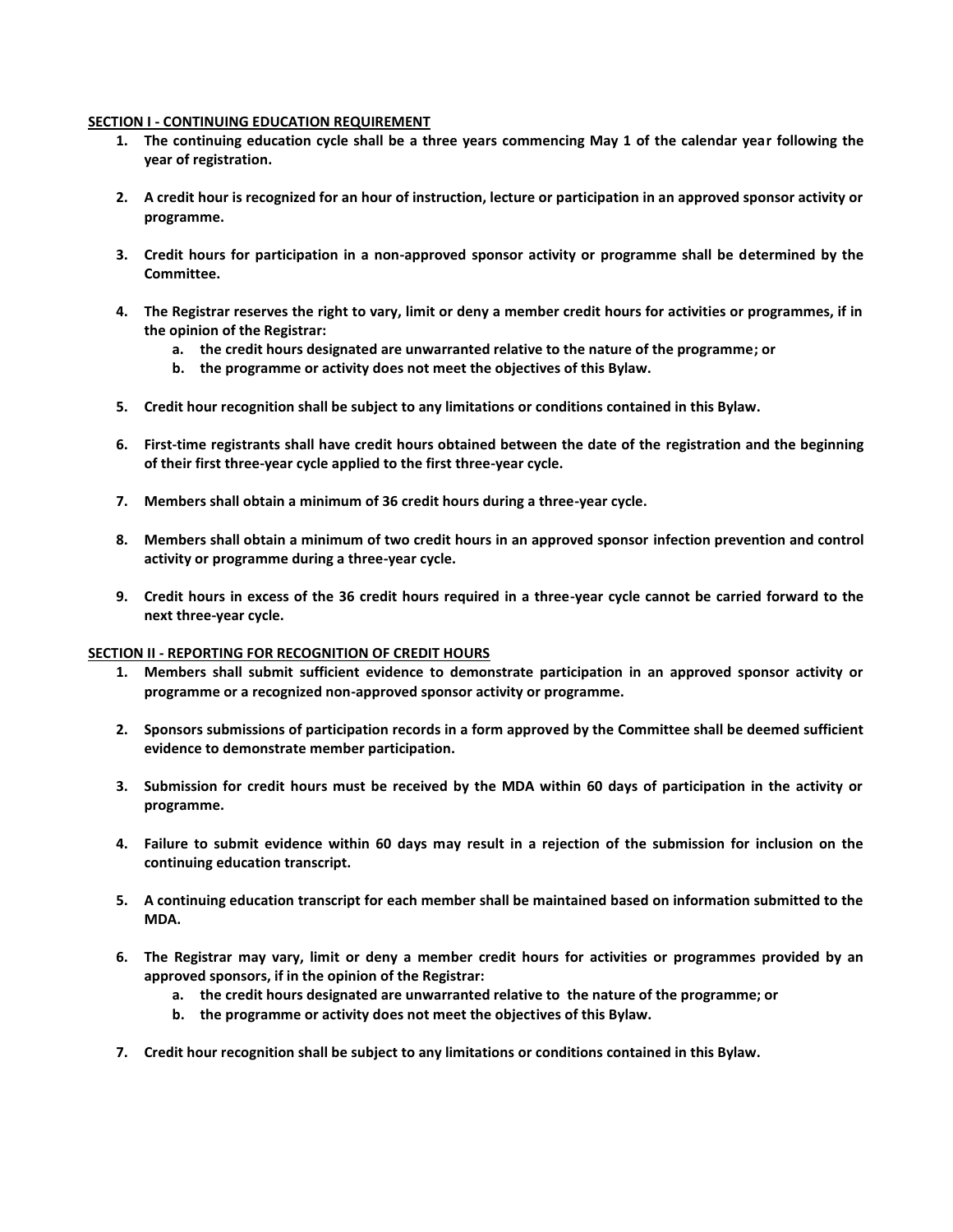#### **SECTION III - CONTINUING EDUCATION TRANSCRIPT**

- **1. Continuing education transcript for each member shall be maintained based on information submitted to the MDA.**
- **2. Members may access most current transcript by their online portfolio available at: [www.manitobadentist.ca.](http://www.manitobadentist.ca/)**
- **3. A member is responsible to review their transcript on a regular basis and inform the MDA of any errors in a timely manner.**

#### **SECTION IV - APPROVED SPONSORS**

- **1. Sponsors of activities or programmes (SCHEDULE B - APPROVED SPONSORS) are recognized for continuing education credit.**
- **2. Member shall receive the approved sponsor designated credit hours for the activity or programme on their continuing education transcript based on sufficient evidence of actual participation in the approved sponsor activity or programme.**
- **3. The Registrar may vary, limit or deny a member credit hours for activities or programmes provided by an approved sponsors, if in the opinion of the Registrar:**
	- **a. the credit hours designated are unwarranted relative to the nature of the programme; or**
	- **b. the programme or activity does not meet the objectives of this Bylaw.**
- **4. Credit hour recognition shall be subject to any limitations or conditions contained in this Bylaw.**
- **5. The Board on the recommendation of the Committee may add or remove a sponsor identified on SCHEDULE B - APPROVED SPONSORS.**

#### **SECTION V - NON-APPROVED SPONSORS**

- **1. Sponsors not listed in SCHEDULE B are non-approved.**
- **2. Non-approved sponsors must obtain Committee approval for any activity or programme in advance for member participation to be recognized for continuing education credit.**
- **3. The Committee shall determine the policy and procedure for the recognition review of a non-approved sponsor activity or programme.**
- **4. The Committee shall designate the maximum credit hours recognized for member participation if a nonapproved sponsor activity or programme is recognized.**
- **5. Member shall receive the designated credit hours for the activity or programme on their continuing education transcript based on sufficient evidence of actual participation in the non-approved sponsor activity or programme.**
- **6. The Registrar may vary, limit or deny a member credit hours for activities or programmes provided by a nonapproved sponsors, if in the opinion of the Registrar:**
	- **a. the credit hours designated are unwarranted relative to the nature of the programme; or**
	- **b. the programme or activity does not meet the objectives of this Bylaw.**
- **7. Credit hour recognition shall be subject to any limitations or conditions contained in this Bylaw.**
- **8. The Registrar shall establish a roster of recognized non-approved sponsor activities and programmes.**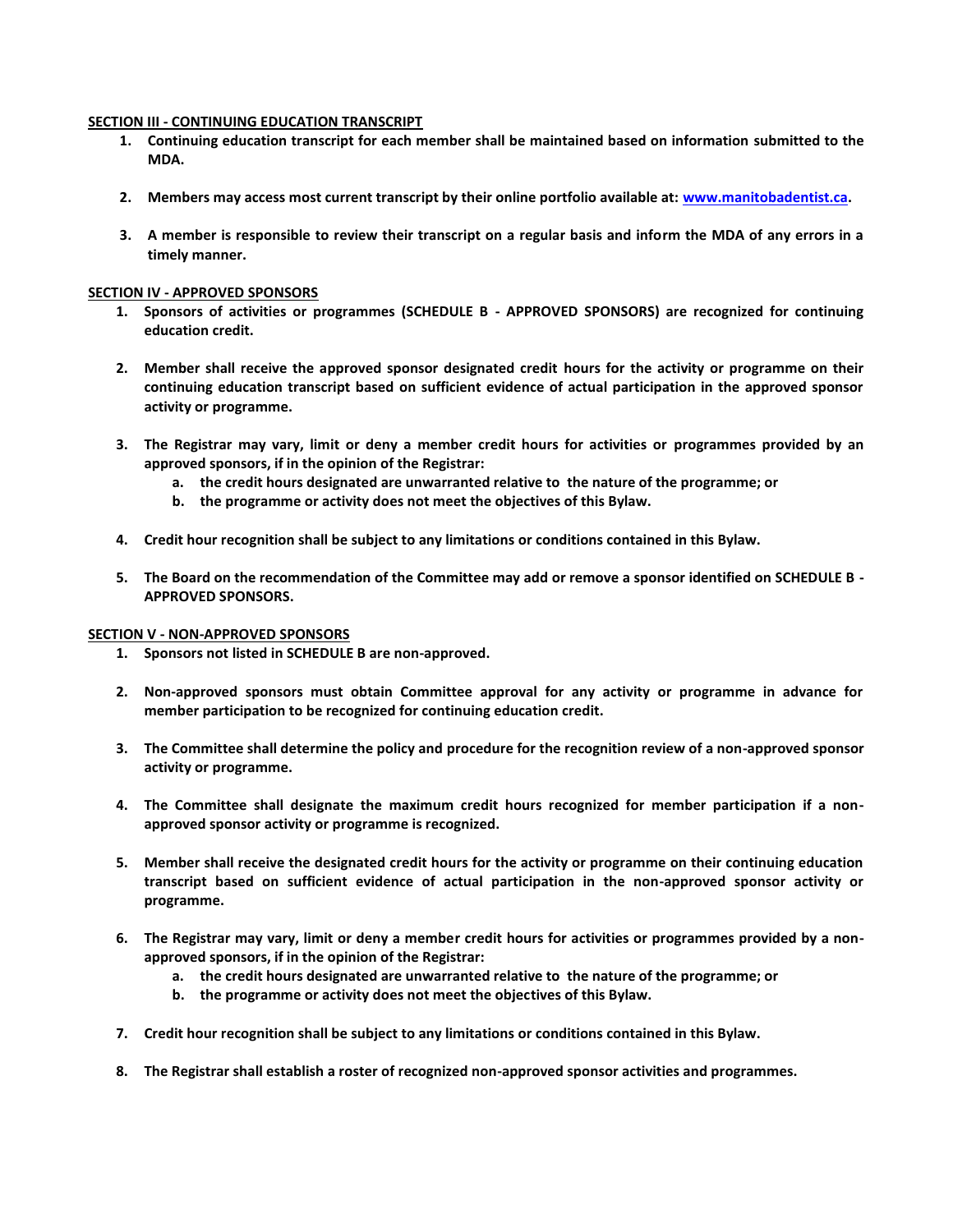- **9. The Committee shall determine requirements for non-approved sponsor activities or programmes to remain on the roster.**
- **10. The Board in consultation with the Committee may add or remove a sponsor identified on the roster.**
- **11. The Board in consultation with the Committee shall assess a fee for the recognition review of a non-approved sponsor activity or programme (SCHEDULE A - FEES).**
- **12. The Board in consultation with the Committee shall assess an annual fee for a non-approved sponsor activity or programme to remain on the roster (SCHEDULE A - FEES).**

#### **SECTION VI - EXTENSIONS AND EXEMPTIONS FROM CONTINUING EDUCATION REQUIREMENTS**

- **1. A member may request in writing to the Committee for a time extension to complete their continuing education requirements.**
- **2. A member may request in writing to the Committee for an exemption from the continuing education requirements.**
- **3. Except as specified in this section, the Committee shall determine the policy and procedure for approving an extension or exemption from the continuing education requirements.**
- **4. The written request for an extension or exemption must be received before the 15th of March of the final year of a member's cycle.**
- **5. At a minimum, the written request must include:**
	- **a. an explanation of the reason for the request for an extension or exemption;**
	- **b. supporting documentation of the reason for the extension or exemption; and**
	- **c. a proposal for maintaining continuing competence in the circumstances.**
- **6. The Committee may consider the following circumstances in approving an extension or exemption:**
	- **a. public safety;**
	- **b. illness or disability over six months with medical report;**
	- **c. death of immediate family member or dependent;**
	- **d. severe illness of immediate family member;**
	- **e. out of Canada between six and twelve months;**
	- **f. extenuating circumstance of a similar nature.**
- **7. On completion of the review of the member request, the Committee may make the following decision:**
	- **a. approve an extension to the continuing education cycle for the member for a specified time;**
	- **b. approve an exemption from the continuing education requirements for a specified time; or**
	- **c. vary the requirements or timeline as appropriate.**
- **8. The Committee shall provide the member a written decision within 30 days of completing their review**

#### **SECTION VII - ALTERNATIVE COMPETENCY ASSESSMENT**

- **1. A member may apply to the MDA to perform the National Dental Assisting Examining Board Clinical Practice Evaluation.**
- **2. On receipt of appropriate fees and forms, the MDA will request the NDAEB assess the member.**
- **3. A member must successfully pass all assessments before the end of their continuing education cycle to demonstrate competency.**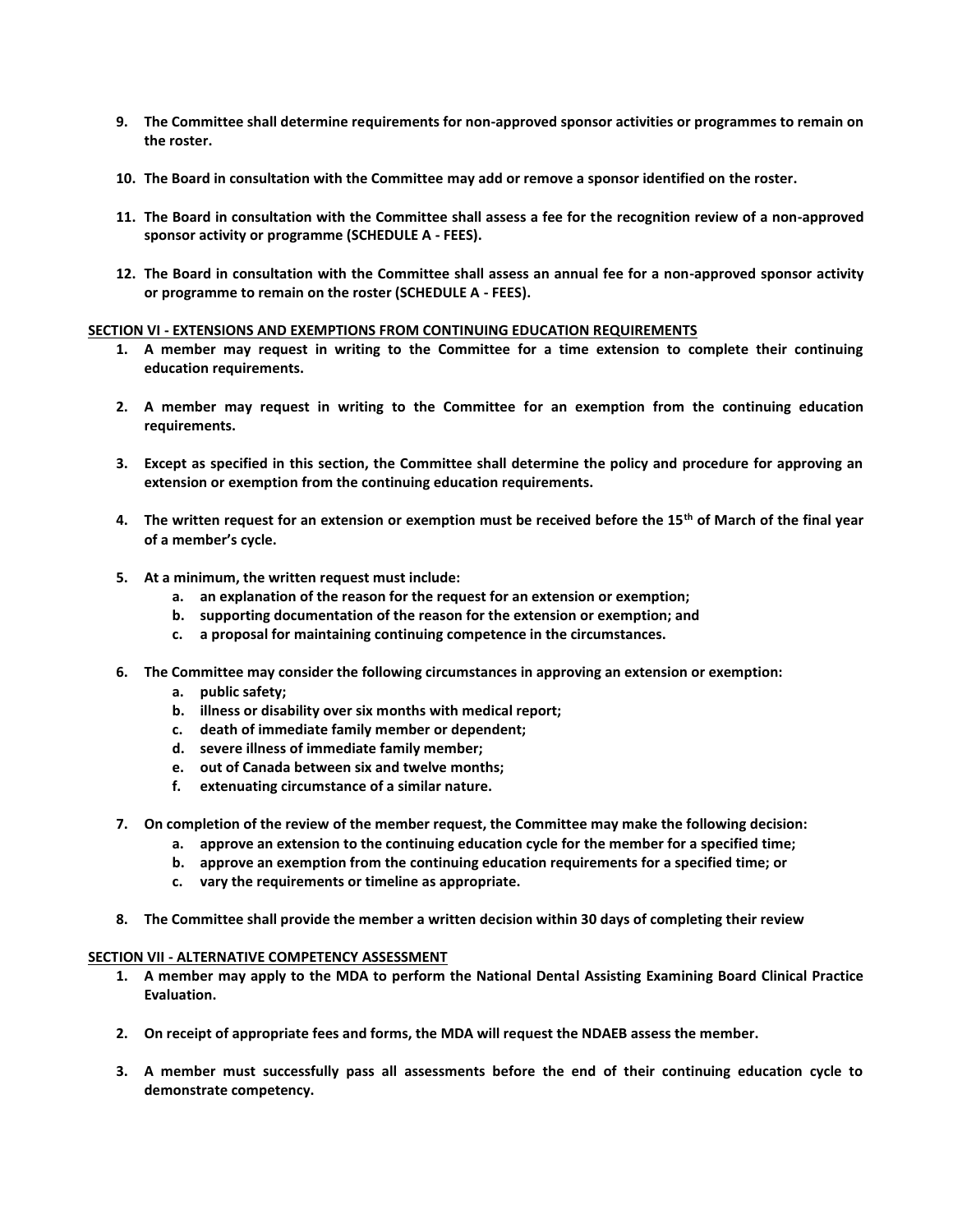#### **SECTION VIII - NON COMPLIANCE WITH REQUIREMENTS OF BYLAW FOR CONTINUING EDUCATION**

**1. A member not completing the 36 credit hours requirement or the alternate competency assessment by the end of their three year cycle shall not have their licence renewed until the necessary credit hours are performed, submitted and recognized.** 

#### **SECTION IX - LIMITATIONS AND CONDITIONS FOR RECOGNITION OF CREDIT HOURS**

- **1. Non Clinical Dental Category**
	- **a. credit hours are available for participation in non-clinical dental education programmes such as practice management, personal development, general nutrition and other profession-related general interest topics.**
	- **b. a maximum of 12 credit hours will be awarded per CE cycle in this category.**

#### **SECTION X- CREDIT HOURS CATEGORIES**

- **1. Seminars, Lectures and Participation Activities and Programmes**
	- **a. maximum of six credit hours in a given day.**
- **2. Dental Publications - Authorship of Journal Articles or Contributions to Text Books**
	- **a. maximum of nine credit hours shall be recognized in a member's continuing education cycle;**
	- **b. publication must occur during the cycle;**
	- **c. member must submit:** 
		- **i. copy of journal and/or textbook to the Registrar for determine of appropriate credit hour recognition;**
		- **ii. completed reporting form approved by the MDA; and**
		- **iii. any other information requested by the Registrar.**
- **3. Teaching (Province of Manitoba accredited dental assisting training programmes)**
	- **a. maximum of six credit hours per year members appointed full-time in the programme;**
	- **b. maximum of three credit hours per year for members providing a minimum of one lecture per week or one-half day per week of preclinical or clinical supervision.**
	- **c. member must submit:**
		- **i. letter from the accredited dental assisting training programme verifying date, duration and role in the programme;**
		- **ii. completed reporting form approved by the MDA; and**
		- **iii. any other information requested by the Registrar.**
- **4. Lecturers and/or Presenters to Professional Groups**
	- **a. maximum of 12 credit hours shall be recognized in a member's continuing education cycle;**
	- **b. maximum of three credit hours per half day lecture or presentation;**
	- **c. maximum of six credit hours per full day session;**
	- **d. lecture or presentation must occur during the cycle;**
	- **e. lecture of presentation must be for an approved sponsor or a recognized non-approved sponsor activity or programme;**
	- **f. member must submit:**
		- **i. the activity or programme outline;**
		- **ii. the activity or programme public notice;**
		- **iii. if for an approved sponsor, documentation evidencing the arrangement;**
		- **iv. completed reporting form approved by the MDA; and**
		- **v. any other information requested by the Registrar.**
	- **g. credit hours will be recognized only once for a similar activity or programme.**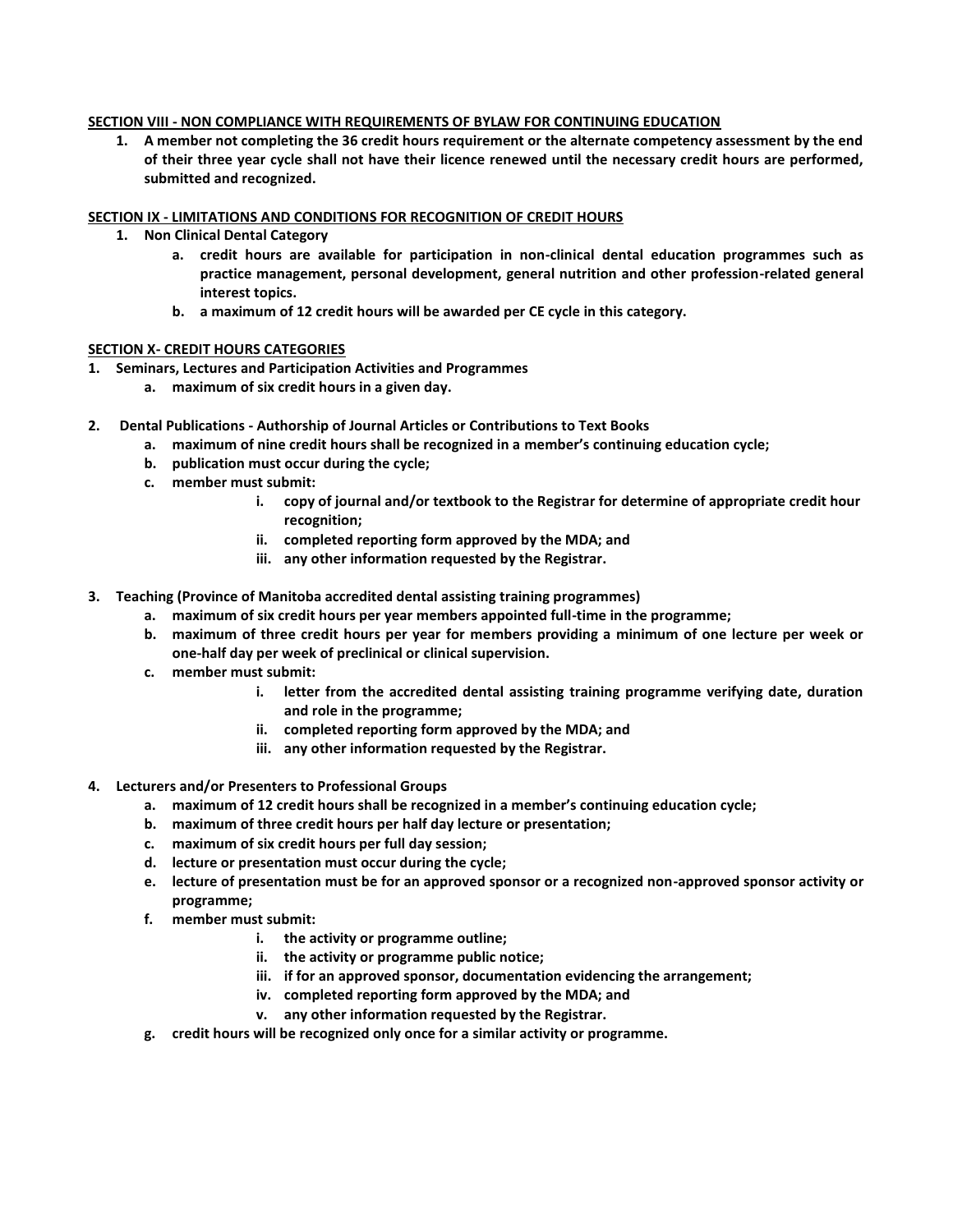- **5. Volunteer Presenters to Non-professional Groups**
	- **a. maximum of six credit hours shall be recognized in a member's continuing education cycle;**
	- **b. maximum of one presentation per year to the same non-professional group;**
	- **c. maximum of one credit hour per presentation;**
	- **d. maximum of one presentation per day;**
	- **e. presentation must occur during the cycle;**
	- **f. member cannot receive compensation for presentation;**
	- **g. member must submit:**
		- **i. letter from non professional group verifying the date, duration and completion of the presentation;**
		- **ii. completed reporting form approved by the MDA; and**
		- **iii. any other information requested by the Registrar.**
- **6. Volunteer activities with a dental or dental assisting organizations**
	- **a. maximum of four credit hours shall be recognized in a member's continuing education cycle;**
	- **b. maximum of two credit hours per year;**
	- **c. member must submit evidence of:**
		- **i. holding Board or Council position in a dental or dental assisting organization;**
		- **ii. completed reporting form approved by the MDA; and**
		- **iii. any other information requested by the Registrar.**
- **7. Self Study Programmes with Independent Assessment**
	- **a. maximum of 24 credit hours shall be recognized in a member's continuing education cycle for dentally relevant print, electronic, digital or online activities and programmes with independently graded assessments;**
	- **b. credit hours shall only be recognized for print, electronic, digital or online activities or programmes of more than one hour in duration;**
	- **c. members must submit:**
		- **i. verification of successful completion based on independent assessment results;**
		- **ii. completed reporting form approved by the MDA; and**
		- **iii. any other information requested by the Registrar.**
- **8. Self Study Programmes without Independent Assessment**
	- **a. maximum of 12 credit hours shall be recognized in a member's continuing education cycle for dentally relevant print, electronic digital or online activities and programmes without independently graded assessments;**
	- **b. credit hours shall only be recognized for print, electronic, digital or online activities or programmes of more than one hour in duration;**
	- **c. maximum of one credit hour per self study programme shall be recognized;**
	- **d. members must submit:**
		- **i. electronic and digital course materials;**
		- **ii. completed reporting form approved by the MDA; and**
		- **iii. any other information requested by the Registrar.**
- **9. From time to time the Committee will approve a course that does not specifically fall into any of the above categories**

**Bylaw C - 10 of the Manitoba Dental Association is hereby repealed.**

**DONE and PASSED by the Board of Directors of the Manitoba Dental Association at Winnipeg, in Manitoba this 02nd day of June 2016.**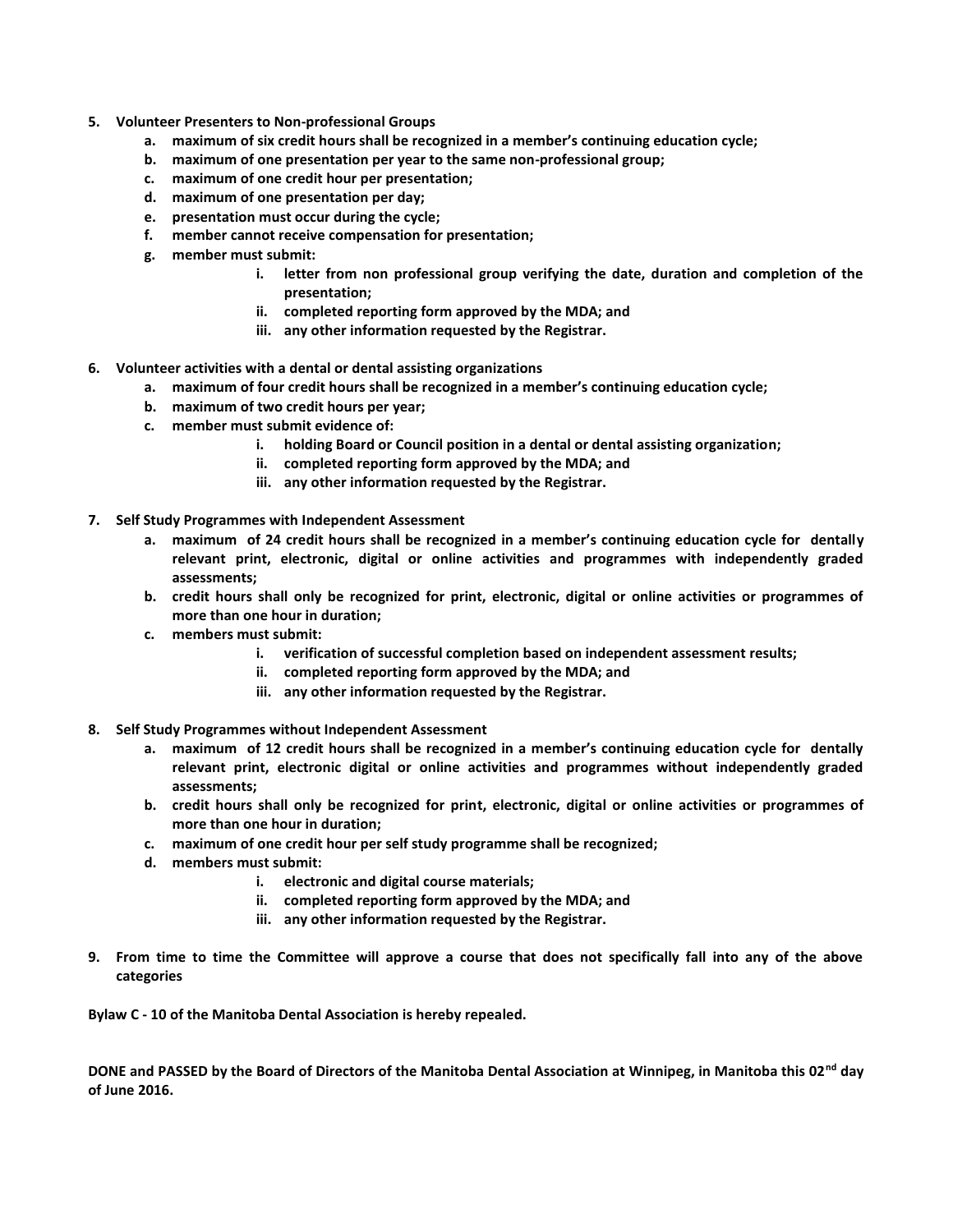**President Secretary** 

**This bylaw will become effective on the 15th day of December 2016, unless 10 members request on or before the 14th day of December 2016 in writing, its ratification at a general meeting of the Association pursuant to ss. 43(2) of** *The Dental Association Act***.**

**Attached: Schedules A and B.**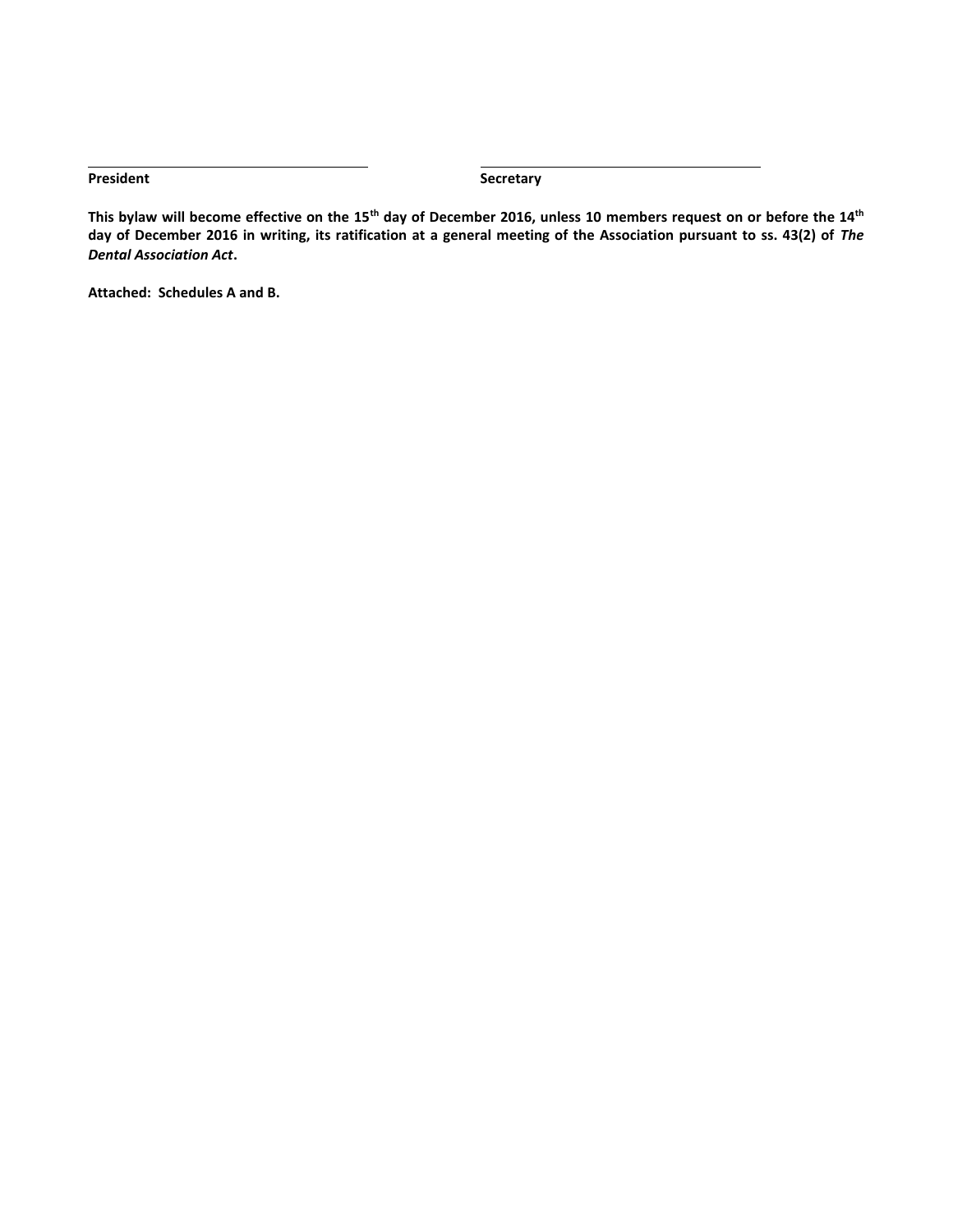## **SCHEDULE A - FEES**

| Non-approved sponsor initial application fee | \$150.00 |
|----------------------------------------------|----------|
| Non-approved sponsor annual renewal fee      | \$50.00  |

**NOTE: ALL FEES ARE NON-REFUNDABLE.**